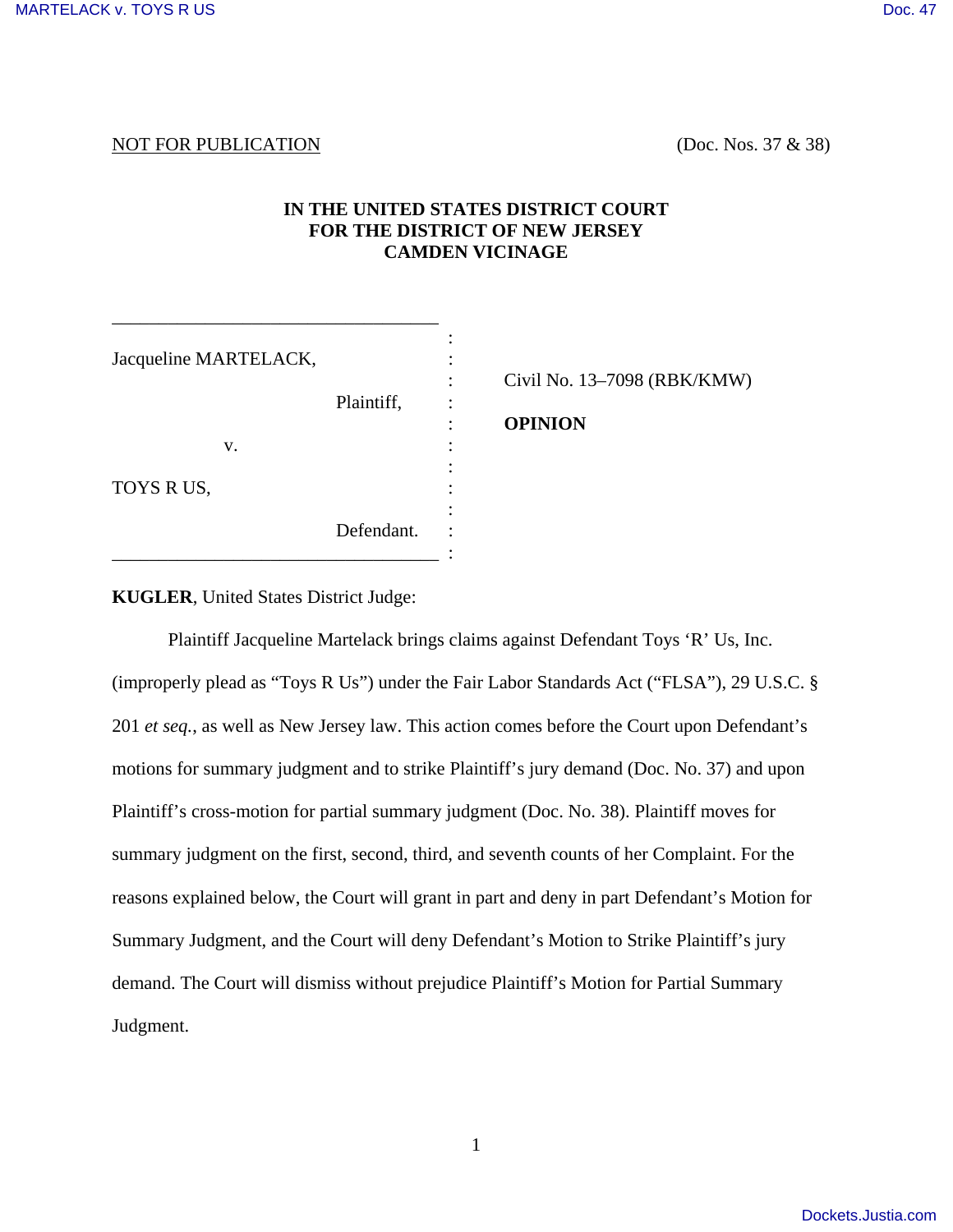#### **I. BACKGROUND<sup>1</sup>**

 On August 28, 2012, Plaintiff submitted an electronic application for employment with Defendant. Defendant's Statement of Material Facts ("DSOMF") ¶ 1. Plaintiff agreed to a Privacy Agreement that contained a jury waiver provision. *Id.* ¶ 2. Defendant hired Plaintiff as a part-time, hourly cashier in Defendant's Cherry Hill, New Jersey store in September 2012. *Id*. ¶ 6. Plaintiff and Defendant did not sign an employment contract. *Id.* ¶ 5. Defendant promoted Plaintiff to the full-time, hourly position of Human Resources Department Supervisor ("HRDS") in January 2013. *Id.* ¶ 8.

 Plaintiff, as an hourly employee, kept her time at the Cherry Hill store using manual time punch cards. *Id.* ¶ 15. Plaintiff testified that her time cards were changed so Plaintiff was not compensated for time she worked over lunch breaks. *Id.* ¶ 18. Plaintiff informed Marie Bennett, her HRDS trainer, of the alterations. *Id.* ¶¶ 14, 18. Bennett told Elizabeth Rozier, the Regional Human Resources Business Partner responsible for the Cherry Hill store, about the issues at the Cherry Hill store. *Id.* ¶ 19. On February 20, 2013, Plaintiff spoke with Rozier and informed her that Plaintiff was not being paid for time she worked during lunch. *Id.* ¶ 20. On February 22, 2013, Rozier conducted an in-person investigation at the Cherry Hill store. *Id.* ¶ 27. She interviewed employees and compared the Cherry Hill store's punch edit log to punch edit reports. *Id.* ¶ 28.

 On February 24, 2013, Rozier told Plaintiff that she was going to be transferred to another store. *Id.* ¶ 36. Plaintiff did not work at the Cherry Hill store after February 24, 2013. *Id.*

<sup>&</sup>lt;sup>1</sup> Plaintiff failed to properly provide the required "responsive statement of material facts[.]" Loc. Civ. R. 56.1(a). "[A]ny material fact not disputed shall be deemed undisputed for purposes of the summary judgment motion." *Id*. The Court therefore deems undisputed the facts contained in Defendant's Statement of Material Facts for the purposes of Defendant's motion for summary judgment.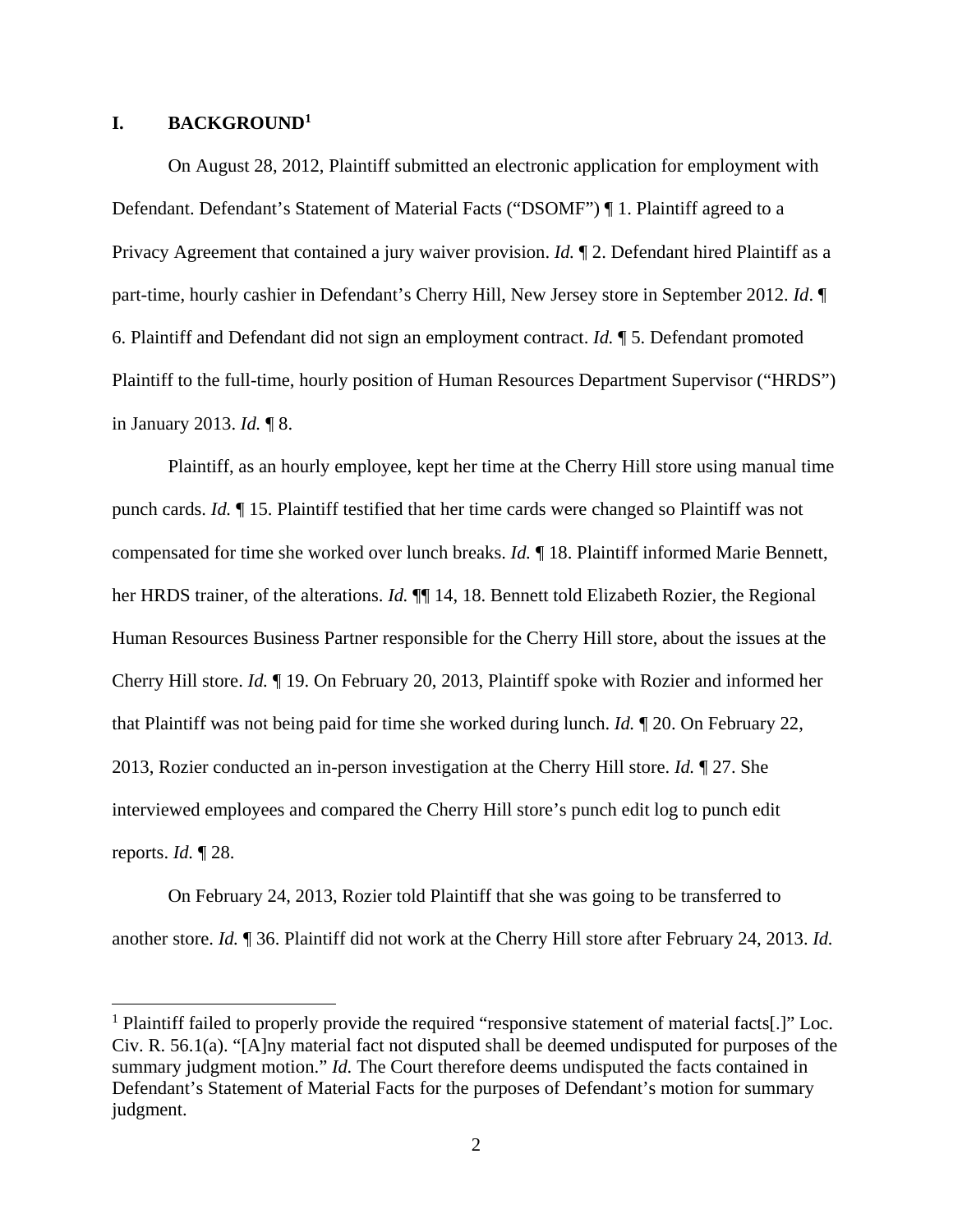On February 28, 2013, Plaintiff emailed Rozier and informed her that Plaintiff was manually clocked out for breaks she did not take. *Id.* ¶ 26. Plaintiff testified that she did not know about the timekeeping alterations as they related to other employees until after Rozier's investigation. *Id.*  $\parallel$  35. Rozier's investigation concluded that management at the Cherry Hill store had improperly altered the time records of Plaintiff and other employees. *Id.* ¶ 30. Defendant paid the employees, other than Plaintiff, the wages they were owed due to the timekeeping alterations. *Id.*  $\P$ 31.

 Plaintiff testified that she and Rozier remained in communication for two months after Plaintiff stopped working at the Cherry Hill store. *Id.* ¶ 37. At some point, Rozier spoke to Plaintiff about returning to an HRDS position in the Cherry Hill store. *Id.* ¶ 38. Rozier also spoke to Plaintiff about going to work at the Lawrenceville, New Jersey or Deptford, New Jersey stores. *Id.* Plaintiff informed Rozier that she was going on vacation in the last week of March. *Id.*  ¶ 39. Plaintiff and Rozier did not communicate after Plaintiff's vacation, and Plaintiff assumed that her employment with Defendant was terminated after Rozier did not contact her. *Id.* ¶ 40.

 On October 15, 2013, Plaintiff filed her Complaint against Defendant in state court. *Id.* ¶ 45. Defendant "made an unconditional offer of reinstatement to Plaintiff" on November 6, 2013. *Id.*  $\mathbb{I}$  42. Plaintiff declined Defendant's offer. *Id.*  $\mathbb{I}$  44. Defendant then removed this matter to federal court on November 21, 2013 (Doc. No. 1). On September 3, 2014, Defendant offered to tender Plaintiff a check for \$1079.60. *Id.* ¶ 48. On September 12, 2014, Defendant gave Plaintiff a check for \$839.93—the gross amount of \$1079.60 minus applicable taxes and withholdings. DSOMF ¶ 51. Plaintiff has not accepted the check. *See* Email from Roger Barbour to John M. Nolan, Mar. 18, 2015.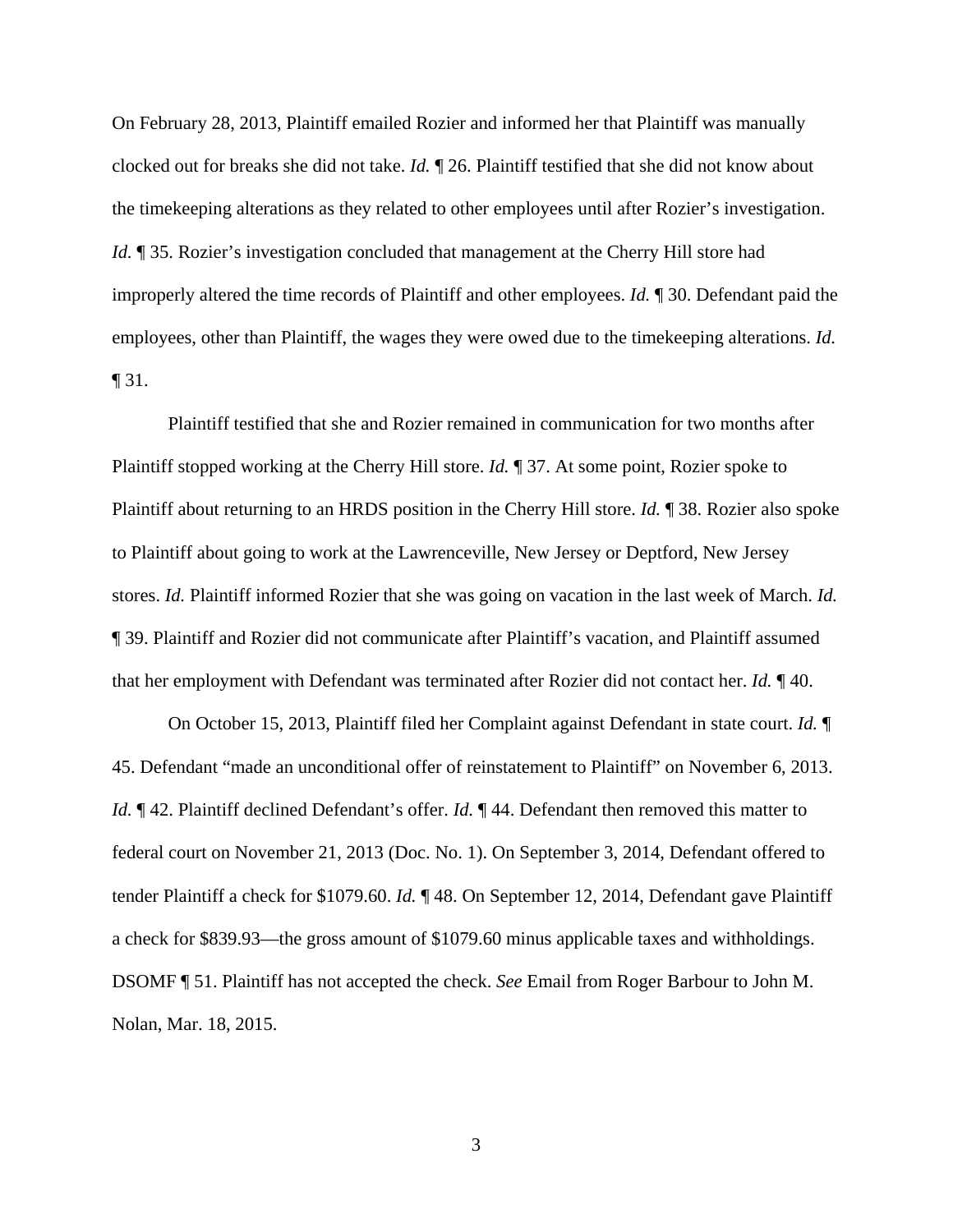### **II. SUMMARY JUDGMENT STANDARD**

The court should grant a motion for summary judgment when the moving party "shows that there is no genuine dispute as to any material fact and that the movant is entitled to judgment as a matter of law." Fed. R. Civ. P. 56(a). An issue is "material" to the dispute if it could alter the outcome, and a dispute of a material fact is "genuine" if "a reasonable jury could return a verdict for the non-moving party." *Anderson v. Liberty Lobby, Inc.*, 477 U.S. 242, 249 (1986). In deciding whether there is any genuine issue for trial, the court is not to weigh evidence or decide issues of fact. *Id.* at 248. Because fact and credibility determinations are for the jury, the nonmoving party's evidence is to be believed and ambiguities construed in her favor. *Id.* at 255.

Although the movant bears the burden of demonstrating that there is no genuine issue of material fact, the non-movant likewise must present more than mere allegations or denials to successfully oppose summary judgment. *Id.* at 256. The nonmoving party must at least present probative evidence from which jury might return a verdict in his favor. *Id.* at 257. Furthermore, the nonmoving may not simply allege facts, but instead must "identify those facts of record which would contradict the facts identified by the movant." *Port Auth. of New York and New Jersey v. Affiliated FM Ins. Co.*, 311 F.3d 226, 233 (3d Cir. 2002). The movant is entitled to summary judgment where the non-moving party fails to "make a showing sufficient to establish the existence of an element essential to that party's case, and on which that party will bear the burden of proof at trial." *Celotex Corp. v. Catrett*, 477 U.S. 317, 322 (1986). When parties file cross-motions for summary judgment, the court must apply the summary judgment standard to each party's motion individually. *See Appelmans v. City of Phila.*, 826 F.2d 214, 216 (3d Cir. 1987).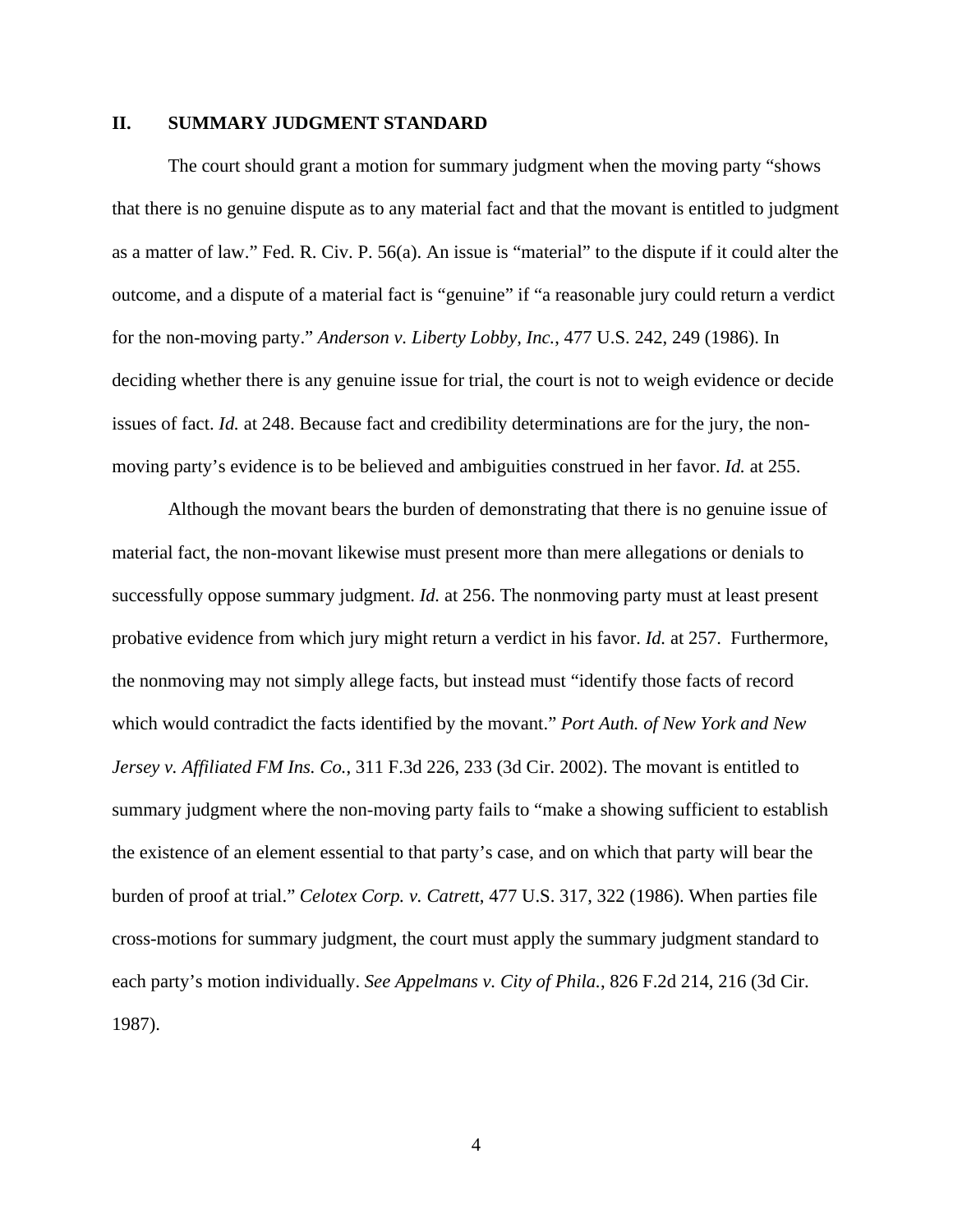### **III. DEFENDANT'S MOTION FOR SUMMARY JUDGMENT**

Defendant removed this action from state court on the basis of federal question jurisdiction pursuant to 28 U.S.C. § 1331. This Court has original jurisdiction over Plaintiff's claim arising under the maximum hours provisions of the Fair Labor Standards Act ("FLSA"). 29 U.S.C. § 207(a). This Court has supplemental jurisdiction over Plaintiff's state law claims because they "form part of the same case or controversy" as her FLSA claim. 28 U.S.C. §  $1367(a)$ .

#### **A. Claims for Unpaid Wages**

 Plaintiff brings claims for unpaid wages under the FLSA, the New Jersey Wage and Hour Law (WHL), and New Jersey common law. *See* Compl. ¶¶ 1–14, 55–68 (first, second, seventh, and eighth counts). Defendant argues that Plaintiff's claims for unpaid wages are moot because Defendant tendered Plaintiff a check for \$839.93 and offered to reinstate her. *See* Def.'s Br. at 7– 8. Plaintiff refused the offer of reinstatement and has not cashed the check. *See id.*; Pl.'s Br. at 17. The Supreme Court recently held that "an unaccepted settlement offer or offer of judgment does not moot a plaintiff's case[.]" *Campbell-Ewald Co. v. Gomez*, 136 S. Ct. 663, 672 (2016). Defendant's tender of a check and offer of reinstatement therefore do not moot Plaintiff's claims for unpaid wages. Defendant does not otherwise argue that it is entitled to judgment as a matter of law on these counts. *See generally* Def.'s Br. This Court will therefore deny Defendant's motion for summary judgment as to the first, second, seventh, and eighth counts of Plaintiff's Complaint.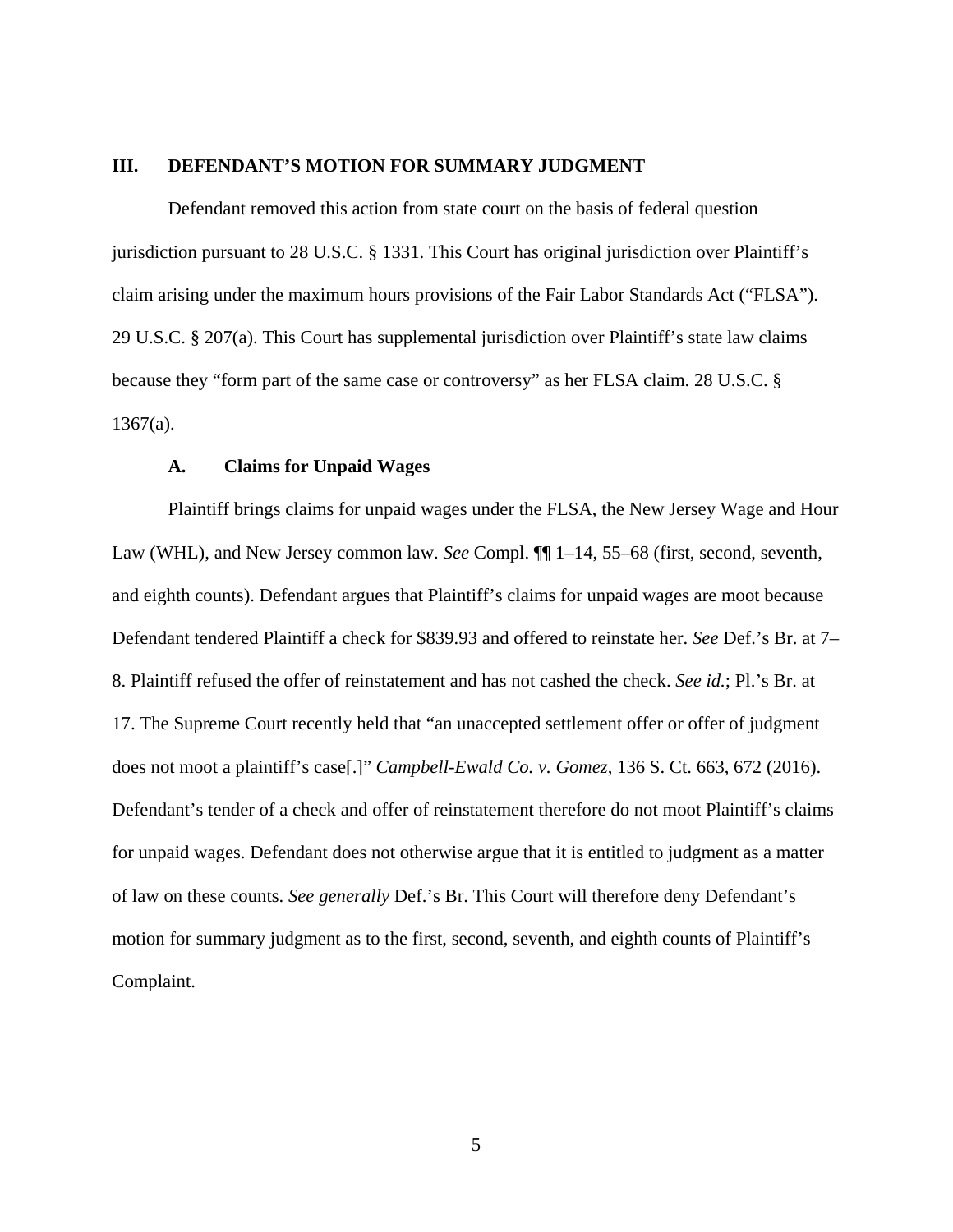#### **B. CEPA Claim**

 Plaintiff brings a claim for violation of the New Jersey Conscientious Employee Protection Act ("CEPA"), N.J.S.A. 34:19–1 *et seq*. *See* Compl. ¶¶ 15–29 (third count). New Jersey courts apply a burden-shifting analysis for CEPA claims where there is no "direct evidence of discriminatory animus." *See Fleming v. Correctional Healthcare Solutions, Inc.*, 164 N.J. 90, 100–01 (2000). The plaintiff bears the burden of establishing a *prima facie* case of unlawful retaliation. *Schlichtig v. Inacom Corp.*, 271 F. Supp. 2d 597, 611 (D.N.J. 2003). *See also McDonnell Douglas Corp. v. Green*, 411 U.S. 792, 802 (1973). The burden of establishing a *prima facie* case is "not intended to be onerous." *See Marzano v. Computer Sci. Corp.*, 91 F.3d 497, 508 (3d Cir. 1996). The plaintiff need only show that retaliation "*could* be a reason for the employer's action." *See id.* If the plaintiff establishes a *prima facie* case, the burden of production shifts to the defendant to present a legitimate, non-retaliatory reason for its actions. *See McDonnell Douglas*, 411 U.S. at 802. The burden then shifts back to the plaintiff. To survive summary judgment, a plaintiff must "offer[] sufficient evidence for a reasonable jury to find that the employer's proffered reason for the discharge was pretextual and that retaliation for the whistleblowing was the real reason for the discharge." *Blackburn v. UPS, Inc.*, 179 F.3d 81, 92– 93 (3d Cir. 1999).

To establish a *prima facie* case of unlawful retaliation under CEPA, a plaintiff must show that she: (1) reasonably believed that the employer's conduct violated either a law or rule or regulation; (2) performed whistle-blowing activities; (3) suffered an adverse employment action; and (4) can establish a causal connection between the whistle-blowing action and the adverse employment action. *Dzwonar v. McDevitt*, 177 N.J. 451, 462 (2003). Defendant argues that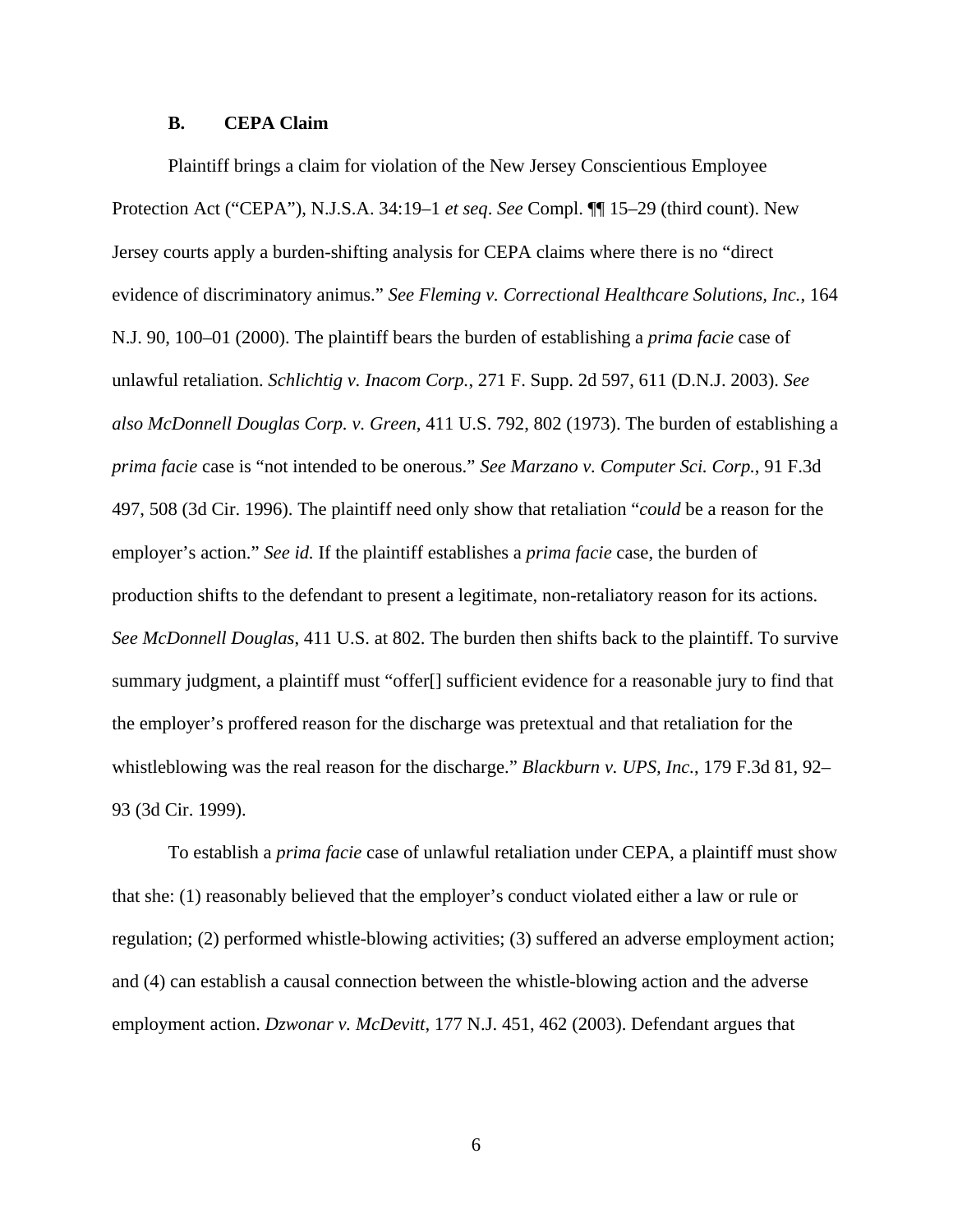Plaintiff has not presented evidence to support the first, second, or fourth elements of a CEPA retaliation claim. *See* Def.'s Br. at 11.

 CEPA requires reasonable belief of a violation, but CEPA does not require that a plaintiff precisely identify at the time of disclosure the statute or regulation violated by the complained-of conduct. *See Mehlman v. Mobil Oil Corp.*, 153 N.J. 163, 193–94 (1998) ("The object of CEPA is not to make lawyers out of conscientious employees but rather to prevent retaliation against those employees who object to employer conduct that they reasonably believe to be unlawful or indisputably dangerous to the public health, safety or welfare."). According to Bennett, Plaintiff told Bennett about the timekeeping issues, and Bennett referred Plaintiff to Rozier. Bennet Dep. 10, 19. Plaintiff testified that Bennett told Plaintiff that changing the time cards was "illegal." Martelack Dep. 128. It is undisputed that Plaintiff subsequently told Rozier that managers at the Cherry Hill store changed Plaintiff's time cards to remove hours Plaintiff had worked. DSOMF ¶¶ 20, 26. A reasonable jury could infer that when Plaintiff spoke with Rozier, she reasonably believed that the managers' conduct was unlawful—because Bennett had previously told Plaintiff that such conduct was unlawful. There are therefore genuine issues of material fact regarding whether Plaintiff reasonably believed that Defendant's conduct was unlawful.

 CEPA requires that Plaintiff show that she performed whistle-blowing activities. *Dzwonar*, 177 N.J. at 462. It is undisputed that Plaintiff told Bennett and Rozier, her supervisors, that her time cards were changed and that she was not being paid for time that she worked. DSOMF ¶¶ 18, 20. But Defendant argues that because Rozier already had knowledge of timekeeping issues, Plaintiff did not engage in whistle-blowing activity when she told Rozier about the timekeeping issues. *See* Def.'s Br. at 11. Defendant cites *Watkins v. State*, 2005 WL 3711182 (N.J. Super. Ct. App. Div. Jan. 30, 2006) to support its argument that "an employee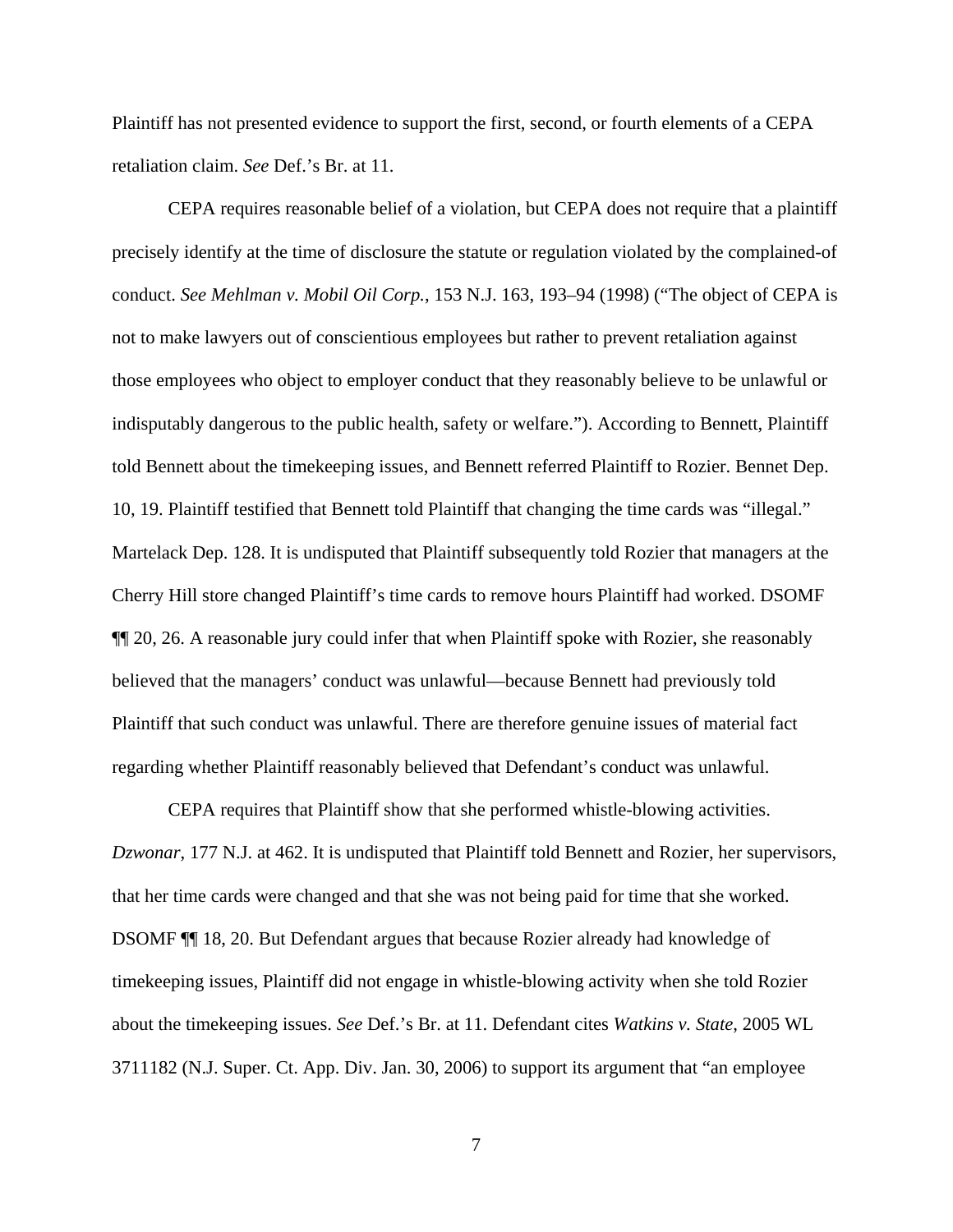cannot claim to be a whistleblower by pointing to something of which the employer is already aware." *See* Def.'s Br. at 13. Contrary to Defendant's assertions, *Watkins* is distinguishable from the facts of this case. The plaintiff's complaints in *Watkins* did not implicate any violation of a law, regulation, or "clear mandate of public policy." *See Watkins*, 2005 WL 3711182 at \*3. Plaintiff's complaints to Bennett and Rozier regarding the timekeeping issues implicated violations of both federal and state law. Furthermore, contrary to the plaintiff in *Watkins*, there is no evidence that Plaintiff's job duties included reporting the timekeeping issues to her supervisors. The Supreme Court of New Jersey has instructed courts that CEPA "should be construed liberally[.]" *See, e.g., Hitesman v. Bridgeway, Inc.*, 218 N.J. 8, 27 (2014). In the absence of persuasive state precedent, this Court declines to construe CEPA inapplicable to situations where an employer is already aware of violations of laws, regulations, or clear mandates of public policy. The construction that Defendant is requesting would fail to protect employees who inadvertently report violations to supervisors or employers complicit in—and thus knowledgeable of—such violations. Defendant has therefore failed to show that, based on the undisputed facts, Plaintiff did not engage in whistle-blowing activities within the meaning of CEPA.

 CEPA also requires that Plaintiff demonstrate a causal connection between her whistleblowing activities and an adverse employment action. *Dzwonar*, 177 N.J. at 462. It is undisputed that Rozier told Plaintiff that she was being transferred to another store, and that Plaintiff was then terminated from her employment with Defendant sometime shortly thereafter. DSOMF ¶¶ 36, 40. Plaintiffs need not present direct evidence of causation to prevail on a CEPA claim of unlawful retaliation. *See Maimone v. City of Atlantic City*, 188 N.J. 221, 238–39 (2006). A jury may make a finding of causation "based solely on circumstantial evidence that the person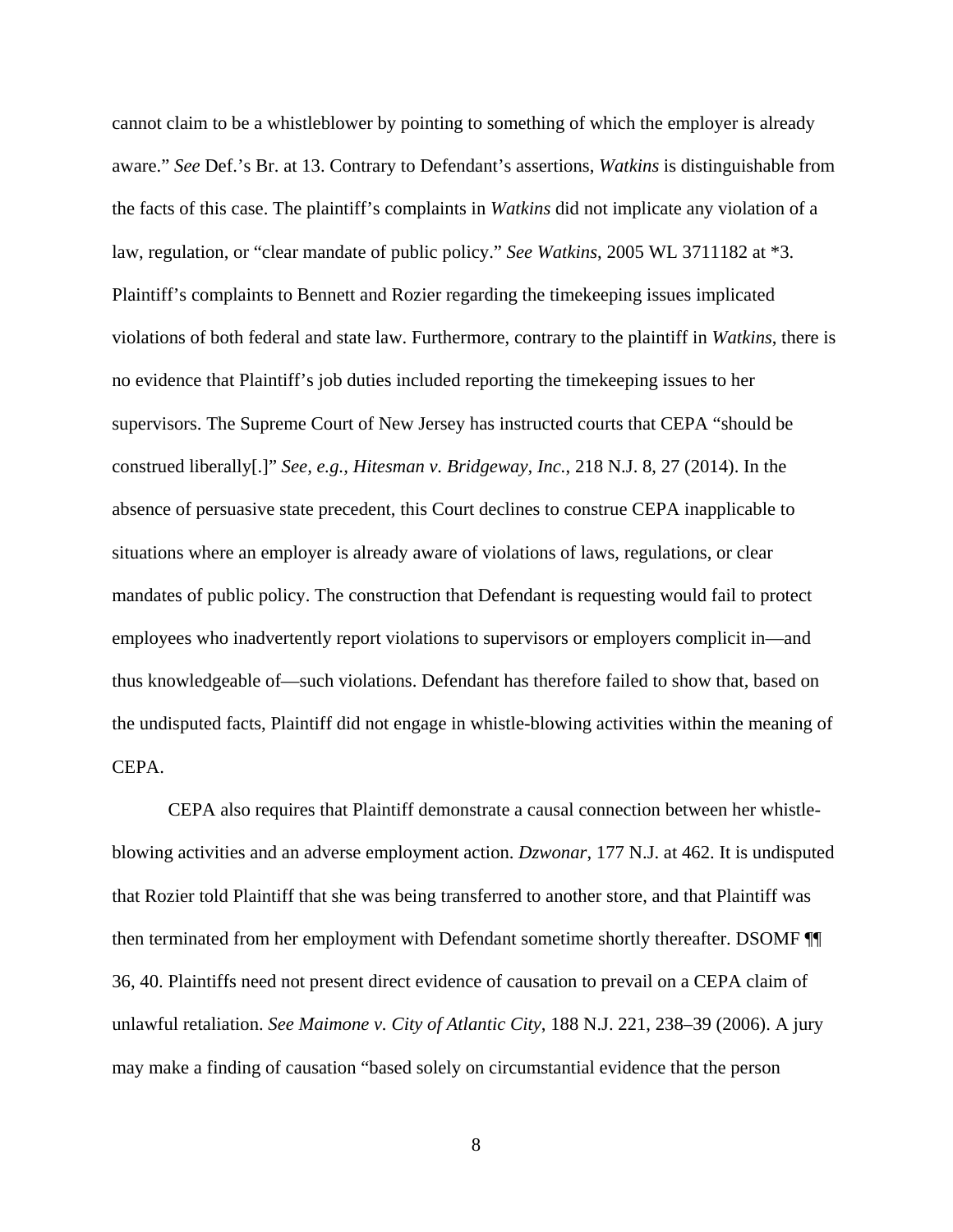ultimately responsible for an adverse employment action was aware of an employee's whistleblowing activity." *Id.* Temporal proximity of a plaintiff's whistle-blowing activity and alleged retaliatory conduct is circumstantial evidence "that may support an inference of causal connection." *Id.* at 237. The temporal proximity of Plaintiff's termination to her discussions with Bennett and Rozier about the alterations to her time cards raises a genuine issue of material fact as to causation.<sup>2</sup>

 Summary judgment is "rarely appropriate" in cases where the question is "why did the employer take an adverse employment action against plaintiff?" *Marzano*, 91 F.3d at 509. It is for the jury to decide at trial whether those actions were taken for a legitimate, non-retaliatory reason or as retaliation for Plaintiff's alleged whistle-blowing activity. This Court will therefore deny Defendant's motion for summary judgment as to Plaintiff's CEPA claim.

#### **C. Hostile Work Environment Claim**

 Plaintiff brings two claims for hostile work environment. *See* Compl. ¶¶ 30–43 (fourth count); *id.* ¶¶ 69–77 (ninth count). Plaintiff's fourth count alleges that on February 24, 2013, she received "conflicting work instructions and duties," and she "was given the cold shoulder by coworkers[.]" *Id.*  $\P$ <sup> $\parallel$ </sup> 32–33.<sup>3</sup> Plaintiff's ninth count is for hostile work environment sexual harassment, brought under the New Jersey Law Against Discrimination ("LAD"). N.J.S.A. 10:5– 1 *et seq.* Although Plaintiff failed to oppose Defendant's motion for summary judgment as to the

 $2$  Defendant argues that "there is no competent evidence that Bennett or any of the individuals who made complaints through Defendant's employee hotline were terminated or disciplined in any way for reporting timekeeping issues." *See* Def.'s Br. at 11. At the summary judgment stage, the Court cannot weigh the circumstantial evidence for and against causation—that is left to the factfinder at trial.

<sup>&</sup>lt;sup>3</sup> Although Plaintiff does not invoke CEPA in her fourth count, this Court will interpret Plaintiff's fourth count to be brought under CEPA. New Jersey common law does not recognize a cause of action for hostile work environment. *See Vosough v. Kierce*, 437 N.J. Super. 218, 225 (App. Div. 2014).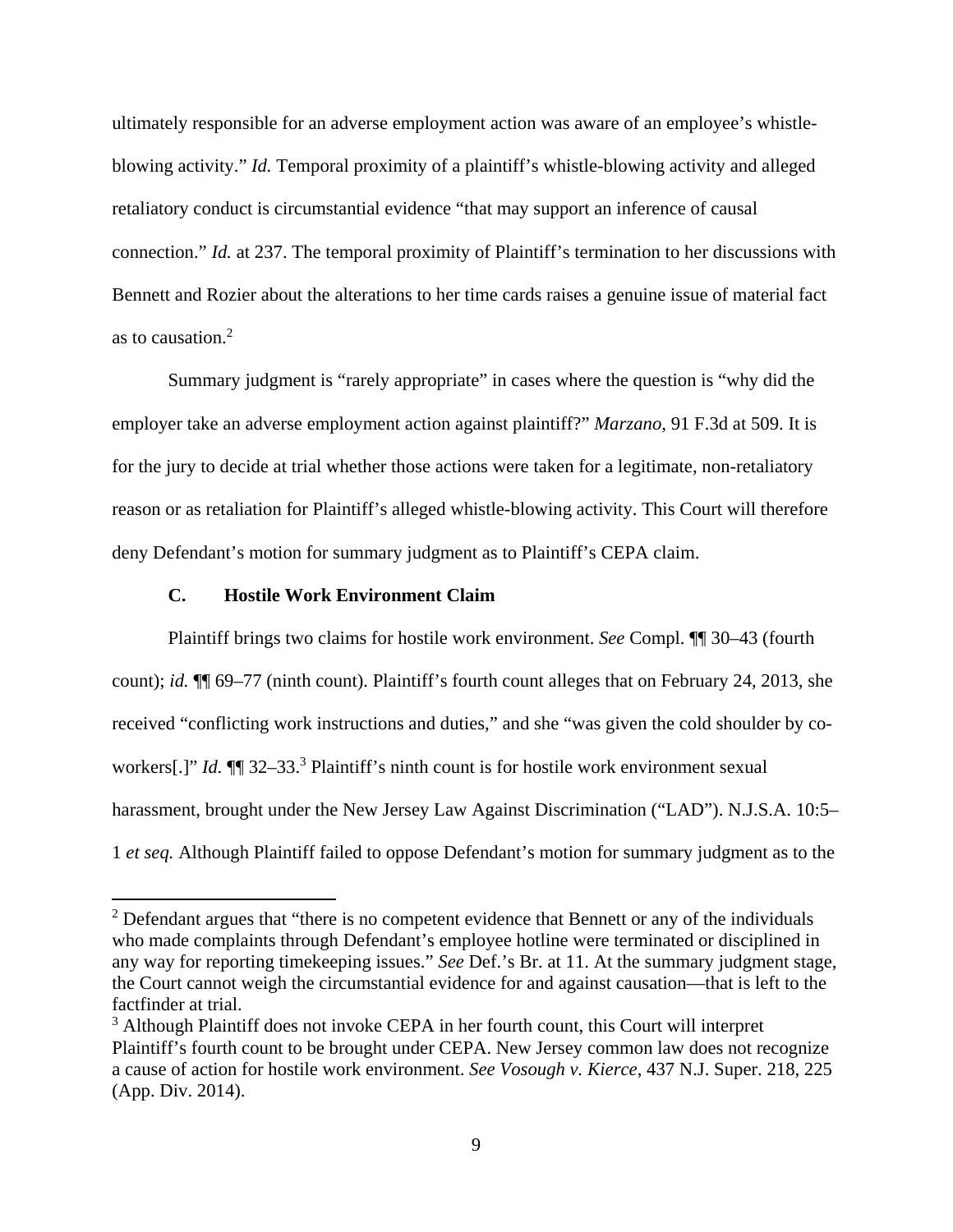fourth and ninth counts of her Complaint, Defendant must still demonstrate that it is entitled to judgment as a matter of law. *See* Fed. R. Civ. P. 56(e). *See also Anchorage Assoc. v. Virgin Island Bd. of Tax Review*, 922 F.2d 168, 174–76 (3d Cir. 1990) (holding that even where a motion for summary judgment is unopposed, a district court cannot enter summary judgment "unless the facts set forth in the motion entitled [movant] to judgment as a matter of law."). Defendant satisfied its burden and is entitled to judgment as a matter of law as to the fourth and ninth counts of Plaintiff's Complaint.

 To establish a hostile work environment claim under CEPA, a plaintiff must present evidence that (1) there was a causal connection between her whistleblowing activities and the alleged hostile conduct, and (2) the conduct was "severe or pervasive enough" (3) to make a reasonable person believe (4) "the conditions of employment had been altered and the working environment had become hostile and abusive[.]" *Cokus v. Bristol Myers Squibb Co.*, 362 N.J. Super. 366, 387 (Law Div. 2002) *aff'd sub nom.* 362 N.J. Super. 245 (App. Div. 2003). Plaintiff has failed to present any evidence of "severe or pervasive" harassing conduct. This Court will therefore grant Defendant's motion for summary judgment as to Plaintiff's claim for hostile work environment under CEPA.

 To establish a hostile work environment sexual harassment claim under LAD, a plaintiff must present evidence that (1) the harassing conduct "would not have occurred *but for* the employee's gender; and it was (2) *severe or pervasive* enough to make a (3) *reasonable woman* believe that (4) the conditions of employment are altered and the *working environment is hostile or abusive*." *Lehmann v. Toys R Us, Inc.*, 132 N.J. 587, 604 (1993). Plaintiff fails to present any evidence of a causal connection between the alleged harassment and her gender. Plaintiff testified that her gender was not the reasons she experienced a hostile work environment. *See*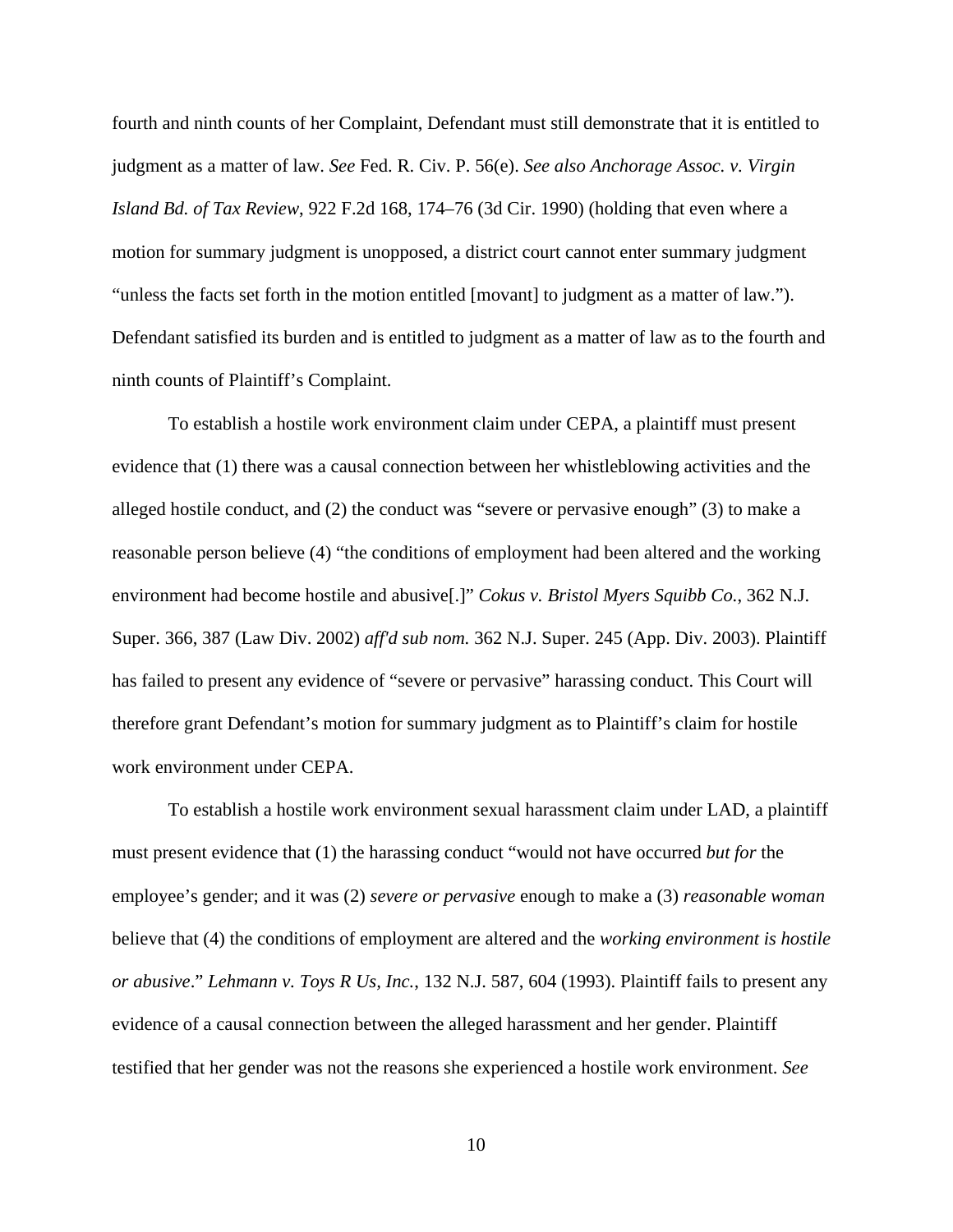Martelack Dep. 264–65. Plaintiff further fails to present any evidence of "severe or pervasive" harassing conduct. This Court will therefore grant Defendant's motion for summary judgment as to Plaintiff's claim for hostile work environment sexual harassment under LAD.

#### **D. Claim for Wrongful Discharge in Violation of Company Policy**

 Plaintiff alleges that Defendant terminated her in violation of its own company policy. *See* Compl. ¶¶ 44–50 (fifth count). Plaintiff failed to oppose Defendant's motion for summary judgment as to the fifth count of her Complaint. *See generally* Pl.'s Br.; Pl.'s Opp'n Br. It is undisputed that Plaintiff and Defendant did not have an employment contract. DSOMF ¶ 5. Furthermore, Plaintiff has not provided any evidence to overcome the presumption under New Jersey law of at-will employment. *See Witkowski v. Thomas J. Lipton, Inc.*, 136 N.J. 385, 397–98 (1994). According to the employment-at-will doctrine, "an employer may fire an employee for good reason, bad reason, or no reason at all<sup>[1]"</sup> *Id.* at 397.<sup>4</sup> Because Plaintiff has not provided any evidence that she was terminated in violation of an enforceable contractual provision, this Court will grant Defendant's motion for summary judgment as to Plaintiff's fifth count.

#### **E. Claim for Wrongful Discharge in Violation of Public Policy**

 Plaintiff brings a common law claim for wrongful discharge in violation of public policy. *See* Compl. ¶¶ 51–54 (sixth count). Plaintiff failed to oppose Defendant's motion for summary judgment as to the sixth count of her Complaint. *See generally* Pl.'s Br.; Pl.'s Opp'n Br. This Court finds, however, that Defendant is not entitled to judgment as a matter of law as to Plaintiff's claim for wrongful discharge in violation of public policy.

<sup>&</sup>lt;sup>4</sup> Exceptions exist to the employment-at-will doctrine. For example, an employer cannot terminate an employee for a discriminatory reason or in violation of public policy. *Witkowski*, 136 N.J. at 398. Those exceptions are not relevant, however, to Plaintiff's claim of wrongful discharge in violation of company policy.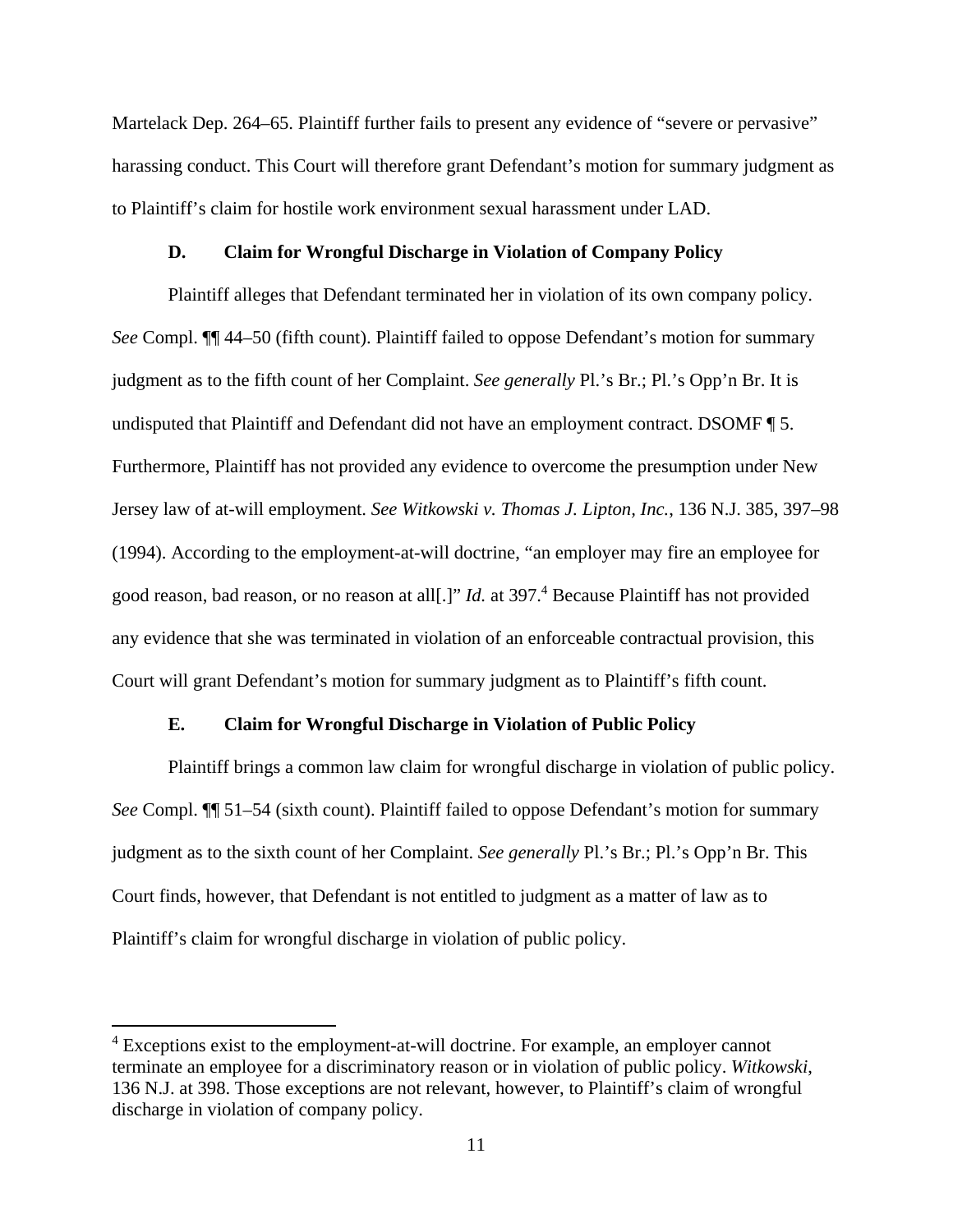Defendant argues that Plaintiff waived her common law claim for wrongful discharge because she simultaneously filed a CEPA claim. Def.'s Br. at 21. CEPA includes a waiver provision. N.J.S.A. 34:19–8. A plaintiff cannot pursue "both statutory and common-law retaliatory discharge causes of action." *Young v. Schering Corp.*, 141 N.J. 16, 27 (1995). Plaintiff therefore cannot bring to trial both her CEPA claim and her common law claim for wrongful discharge. The New Jersey Supreme Court has not yet determined when a plaintiff must elect between CEPA and other causes of action. *See id*. at 32–33 (suggesting that plaintiff may not need to elect his remedy until "discovery is complete or the time of a pretrial conference[]"). This Court will allow Plaintiff to choose between her CEPA claim and her wrongful discharge claim at or before the pretrial conference.

 To establish a wrongful discharge claim under New Jersey law, a plaintiff must (1) identify a clear mandate of public policy violated by his termination; (2) allege that he made complaints about, or refused to participate in, conduct by defendants that violated that public policy; and (3) establish that he was discharged in retaliation for opposing the conduct of defendants that violated the public policy at issue. *See Pierce v. Ortho Pharm. Corp.*, 84 N.J. 58, 72–73 (1980). Plaintiff raises a genuine issue of material fact as to her wrongful discharge claim for the same reasons as her CEPA claim. Defendant does not dispute that Plaintiff told Bennett and Rozier that her time cards were changed and that she was not being paid for time that she worked. DSOMF ¶¶ 18, 20. Defendant also does not dispute that Rozier told Plaintiff that she was being transferred to another store shortly thereafter, and Plaintiff was then terminated from her employment with Defendant. *Id.* **[1]** 36, 40. A reasonable jury could find that Defendant terminated Plaintiff because of her complaints about the managers changing her time cards. *See Maimone v. City of Atlantic City*, 188 N.J. 221, 237 (2006) (temporal proximity is circumstantial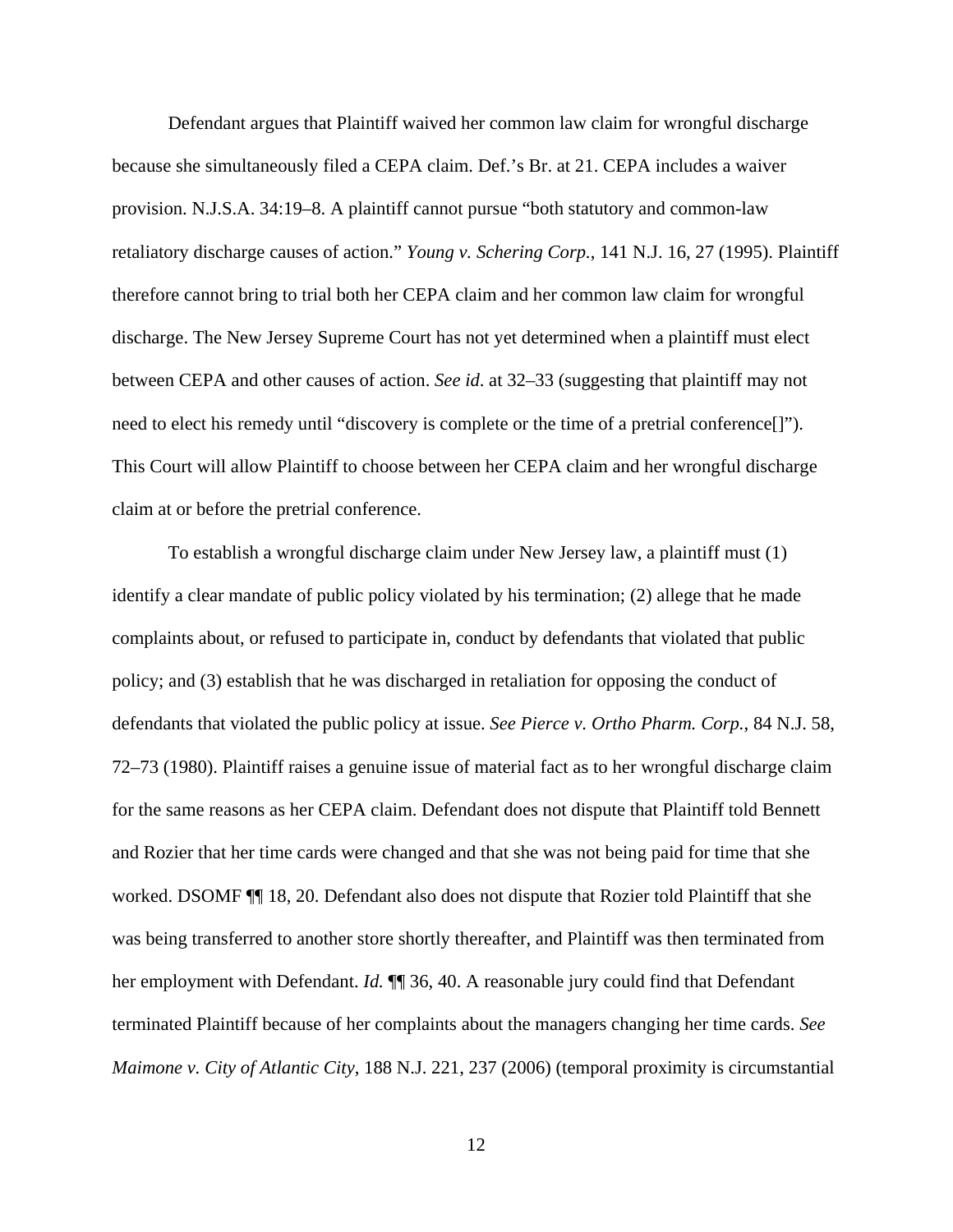evidence of causation). This Court will therefore deny Defendant's motion for summary judgment as to Plaintiff's claim for wrongful discharge in violation of public policy.

#### **IV. PLAINTIFF'S MOTION FOR PARTIAL SUMMARY JUDGMENT**

 Plaintiff moves for summary judgment on the first, second, third, and seventh counts of her Complaint. *See generally* Pl.'s Br. Plaintiff's motion does not comply with the local civil rules. Plaintiff fails to provide a statement of material facts separate from her brief. A party moving for summary judgment "shall furnish a statement which sets forth material facts as to which there does not exist a genuine issue[.]" Loc. Civ. R. 56.1(a). The statement must "cit[e] to the affidavits and other documents submitted in support of the motion." *Id.* Furthermore, "[e]ach statement of material facts shall be a separate document (not part of a brief) and shall not contain legal argument or conclusions of law." *Id*. The "statement of undisputed facts" in Plaintiff's brief alleges many facts without citing to any evidentiary support. *See, e.g.,* Pl.'s Br. at 7. The statement also contains both legal conclusions and speculation. *See, e.g., id.* at 11, 14.

 The Court will not consider the submitted "Certification of Plaintiff's Counsel in Response to Defense Counsel's Certification of Facts" as a separate statement of material facts (Doc. No. 42). First, it accompanies Plaintiff's reply brief, not Plaintiff's motion for summary judgment. Second, it is improperly presented in the form of a certification by Plaintiff's counsel. A certification "shall be restricted to statements of fact within the personal knowledge of the signatory. Arguments of the facts and the law shall not be contained in such documents." Loc. Civ. R. 7.2(a). Third, Plaintiff does not properly authenticate the attached exhibits. *See* 10A Charles A. Wright, Arthur R. Miller & Mary K. Kane, Federal Practice and Procedure § 2722 (2d ed. 1983) ("To be admissible, documents must be authenticated by and attached to an affidavit that meets the requirements of Rule  $56(e)$ [.]"). In deciding a motion for summary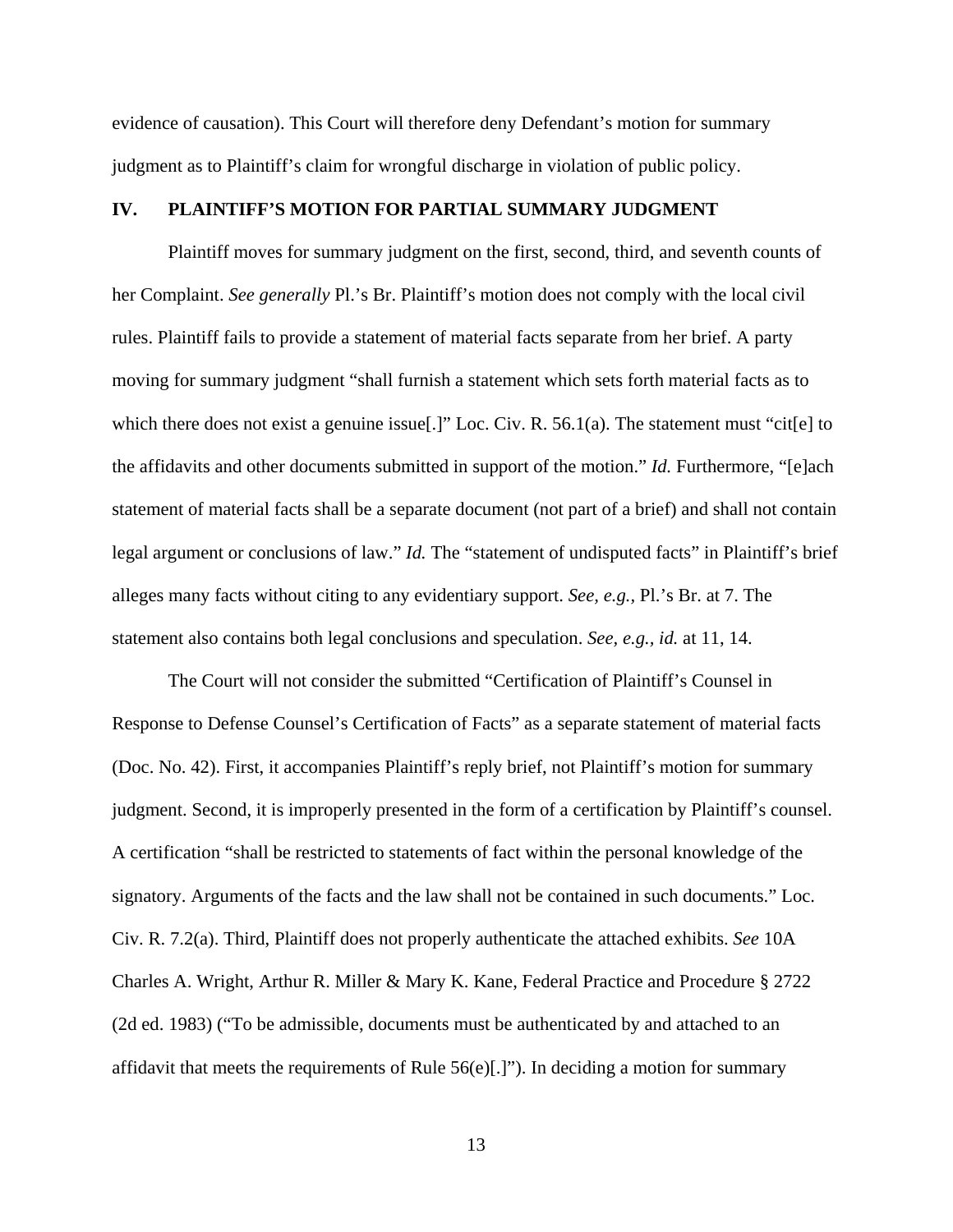judgment, the Court may consider only evidence which is admissible at trial. Fed. R. Civ. P. 56(e); *Countryside Oil Co., Inc. v. Travelers Ins. Co.*, 928 F. Supp. 474, 482 (D.N.J. 1995).

 This Court will dismiss without prejudice Plaintiff's motion for partial summary judgment. Loc. Civ. R. 56.1 ("A motion for summary judgment unaccompanied by a statement of material facts not in dispute shall be dismissed."). Plaintiff will have fourteen days to file a motion for summary judgment that is fully compliant with this opinion.

# **V. DEFENDANT'S MOTION TO STRIKE PLAINTIFF'S JURY DEMAND**

Plaintiff demands a jury trial in her Complaint, and Defendant now moves to strike Plaintiff's jury demand. Def.'s Br. at 23–29. Plaintiff accepted a Privacy Agreement containing the following provision:

To the extent permitted by law, if I am hired, I agree as a condition of any employment to waive my right to a jury trial in any action or proceeding related to my employment or the termination of my employment with the Company. I am waiving my right to a jury trial voluntarily and knowingly, and free from coercion. I understand that I have a right to consult with a person of my choosing before signing this application.

Nolan Cert., Ex. B at DEF0013; Martelack Dep. 216–17. The question for this Court to determine is whether that provision is a valid, enforceable waiver of Plaintiff's right to a trial by jury.

 The Seventh Amendment to the United States Constitution guarantees the right to a trial by jury in civil cases. U.S. Const. amend. VII. Parties may waive their right to a jury trial. *In re City of Philadelphia Litigation*, 158 F.3d 723, 726 (3d Cir. 1998). This Court must apply federal law to "determin[e] whether a contractual jury trial waiver is enforceable." *Tracinda Corp. v. DaimlerChrysler AG*, 502 F.3d 212, 222 (3d Cir. 2007). A contractual jury waiver is not valid unless it was made knowingly and voluntarily. *Tracinda*, 502 F.3d at 222. A waiver is knowingly and voluntarily made if: "(1) there was no gross disparity in bargaining power between the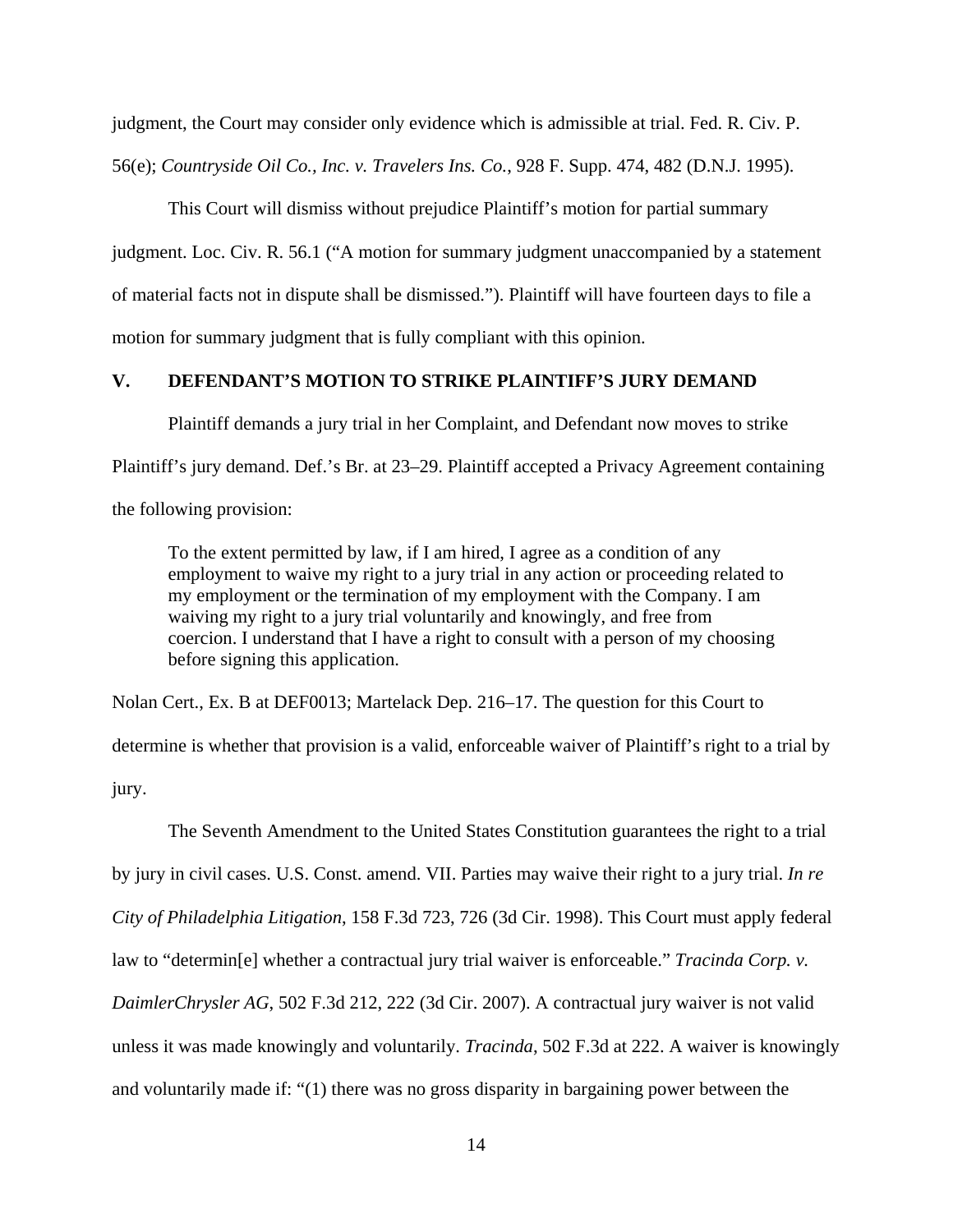parties; (2) the parties are sophisticated business entities; (3) the parties had an opportunity to negotiate the contract terms; and (4) the waiver provision was conspicuous." *First Union Nat'l Bank v. United States*, 164 F. Supp. 2d 660, 663 (E.D. Pa. 2001). *See also Tracinda*, 502 F.3d at 222 (citing *First Union*, 164 F. Supp. 2d at 663)). The presumption is against waiver. *Tracinda*, 502 F.3d at 222.

 Based on the facts of this case, Plaintiff's contractual waiver was neither knowing nor voluntary. Plaintiff was applying online for employment with Defendant. The Privacy Agreement was a standard form that Plaintiff needed to accept to submit her application. There was obviously a gross disparity in bargaining power between Plaintiff and Defendant. Furthermore, Defendant is a sophisticated business entity, and Plaintiff is not. And although the provision stated that Plaintiff had "a right to consult with a person of [her] choosing before signing this application[,]" there was no true opportunity for the parties to negotiate the terms of the privacy agreement. Finally, from the screenshots of the Privacy Agreement provided by Defendant, the Court finds that the jury trial waiver provision was not conspicuous in the Privacy Agreement. *See* Nolan Cert., Ex. B. at DEF0013. The waiver provision was just one of many provisions in the Privacy Agreement, it was placed somewhere in the middle of the text, and it was set forth in the same text size as the rest of the agreement. This Court therefore finds that Plaintiff's waiver was not knowing and voluntary. Defendant's motion to strike Plaintiff's jury demand is denied.

## **VI. CONCLUSION**

 For the foregoing reasons, Defendant's Motion for Summary Judgment (Doc. No. 37) is **GRANTED IN PART** and **DENIED IN PART**. Defendant's Motion to Strike Plaintiff's Jury